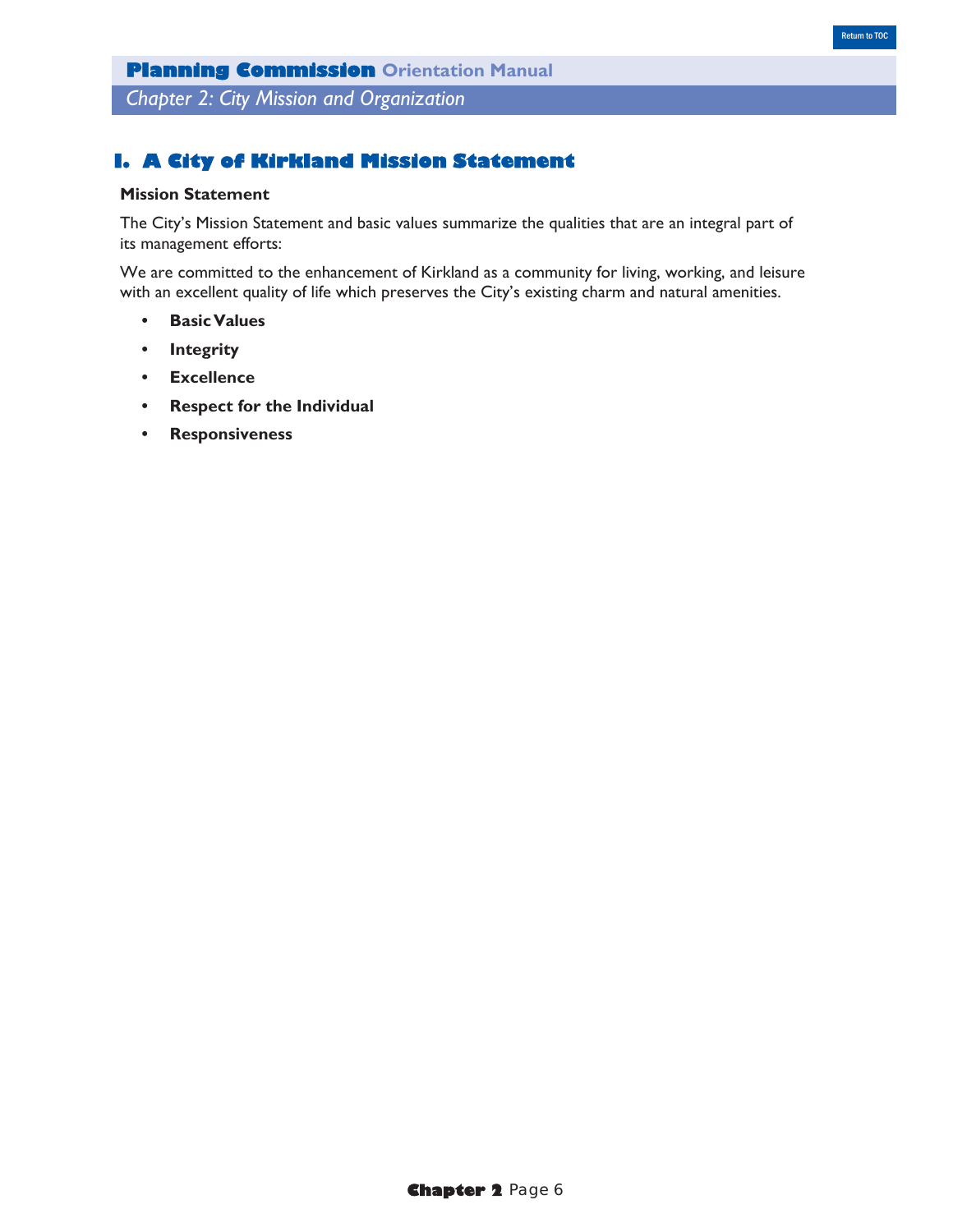**Planning Commission Orientation Manual** *Chapter 2: City Mission and Organization*

### **II. B Council Philosophy**

#### **Vision Statement**

Kirkland is one of the most livable cities in America. We are a vibrant, attractive, green and welcoming place to live, work and play. Civic engagement, innovation and diversity are highly valued. We are respectful, fair, and inclusive. We honor our rich heritage while embracing the future. Kirkland strives to be a model, sustainable city that values preserving and enhancing our natural environment for our enjoyment and future generations.

In addition to the Council goal statements, there are operational values that guide how the City organization works toward goal achievement:

- Regional Partnerships
- Efficiency
- Accountability
- Community
- City Work Program

City Council Values and Goals (PDF - 134k) (updated 2017)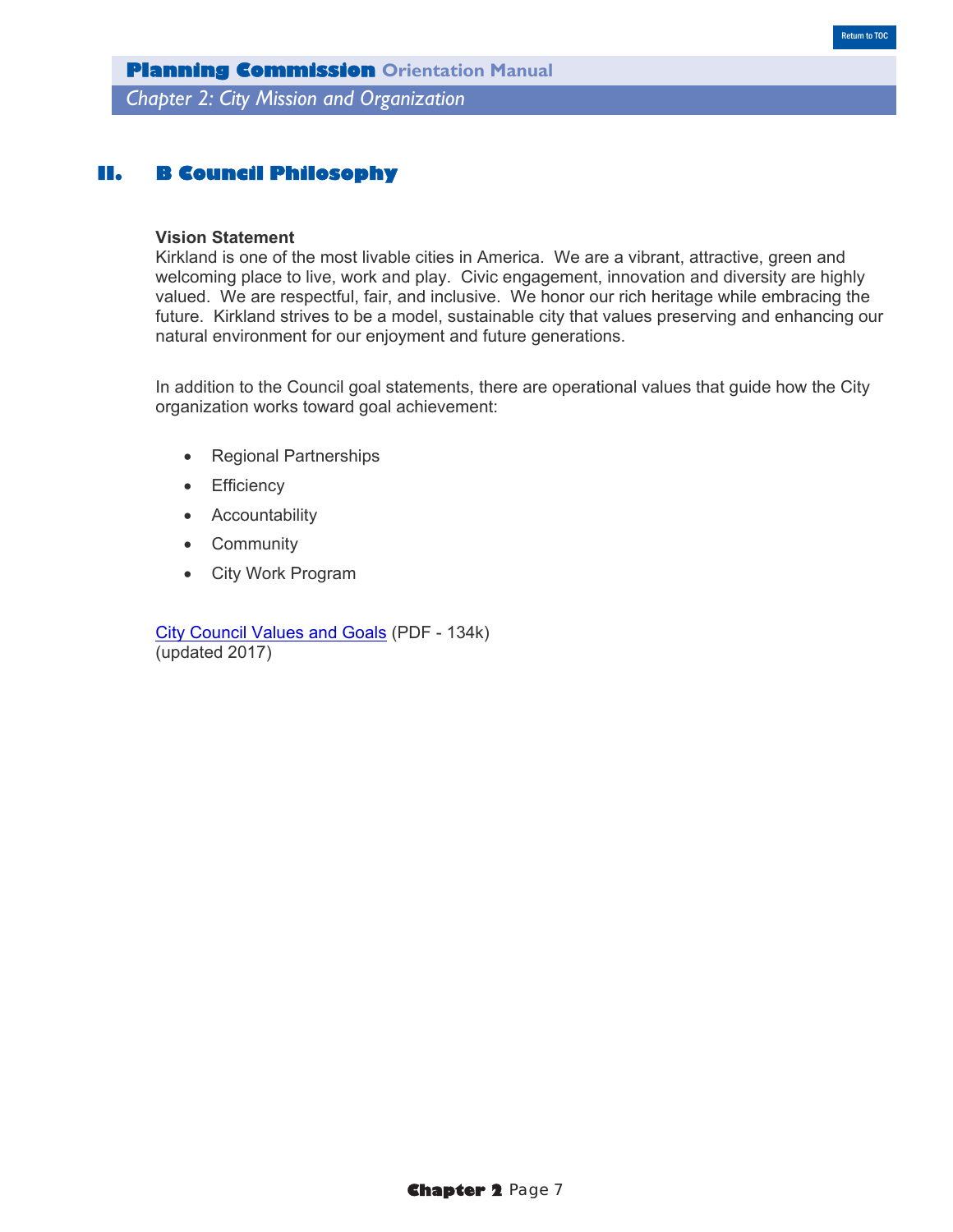*Chapter 2: City Mission and Organization*

## **II. C City Organizational Chart**

Structure of the City of Kirkland Government



#### **CITY OF KIRKLAND**

According to MRSC's City and Town Profiles, the **Structure of the City of Kirkland Government** is one of 54 Washington cities operating under the Council-Manager form of government.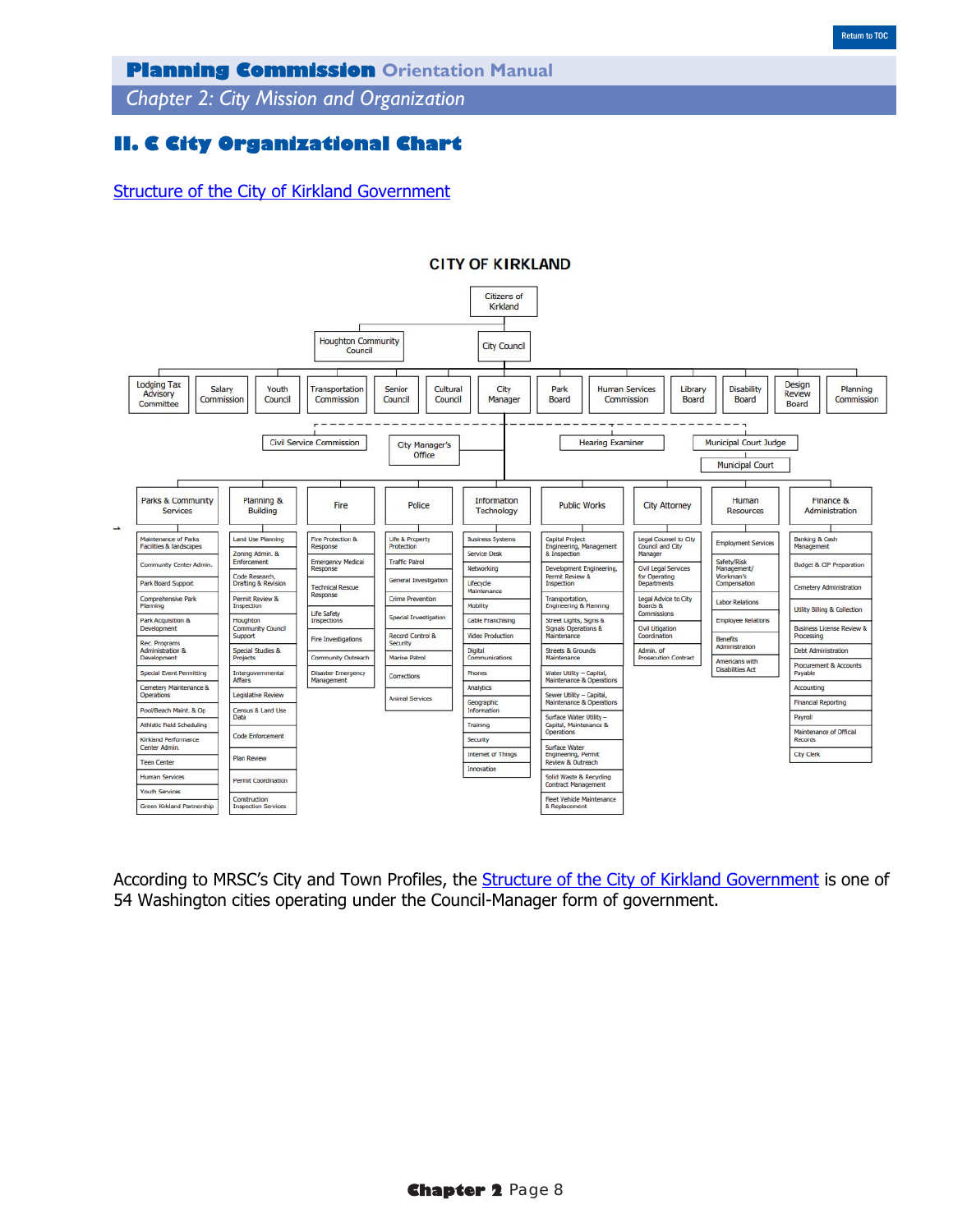*Chapter 2: City Mission and Organization*

# **II. D Planning & Building Department Mission Statement**

### **Our Mission:**

TO ASSIST THE KIRKLAND COMMUNITY IN PLANNING FOR THE FUTURE AND TO HELP GUIDE GROWTH CONSISTENT WITH THE COMMUNITY VISION.

### **We Are A Team Dedicated To:**

- **RESPECTING AND SERVING THE BROAD VARIETY OF COMMUNITY INTERESTS**
- **IMPROVING THE QUALITY OF THE BUILT ENVIRONMENT**
- **Example 25 PROTECTING SENSITIVE NATURAL AREAS**
- **PROMOTING DIVERSE OPTIONS IN HOUSING**
- **EXECUTE PROVIDING QUICK AND ACCURATE SERVICE**
- PROMOTING OUTCOMES THAT INVOLVE AND RESPECT THE INTERESTS OF ALL **STAKEHOLDERS**
- **FINDING PRACTICAL, COMMON SENSE SOLUTIONS**
- **FOSTERING A VIBRANT ECONOMY**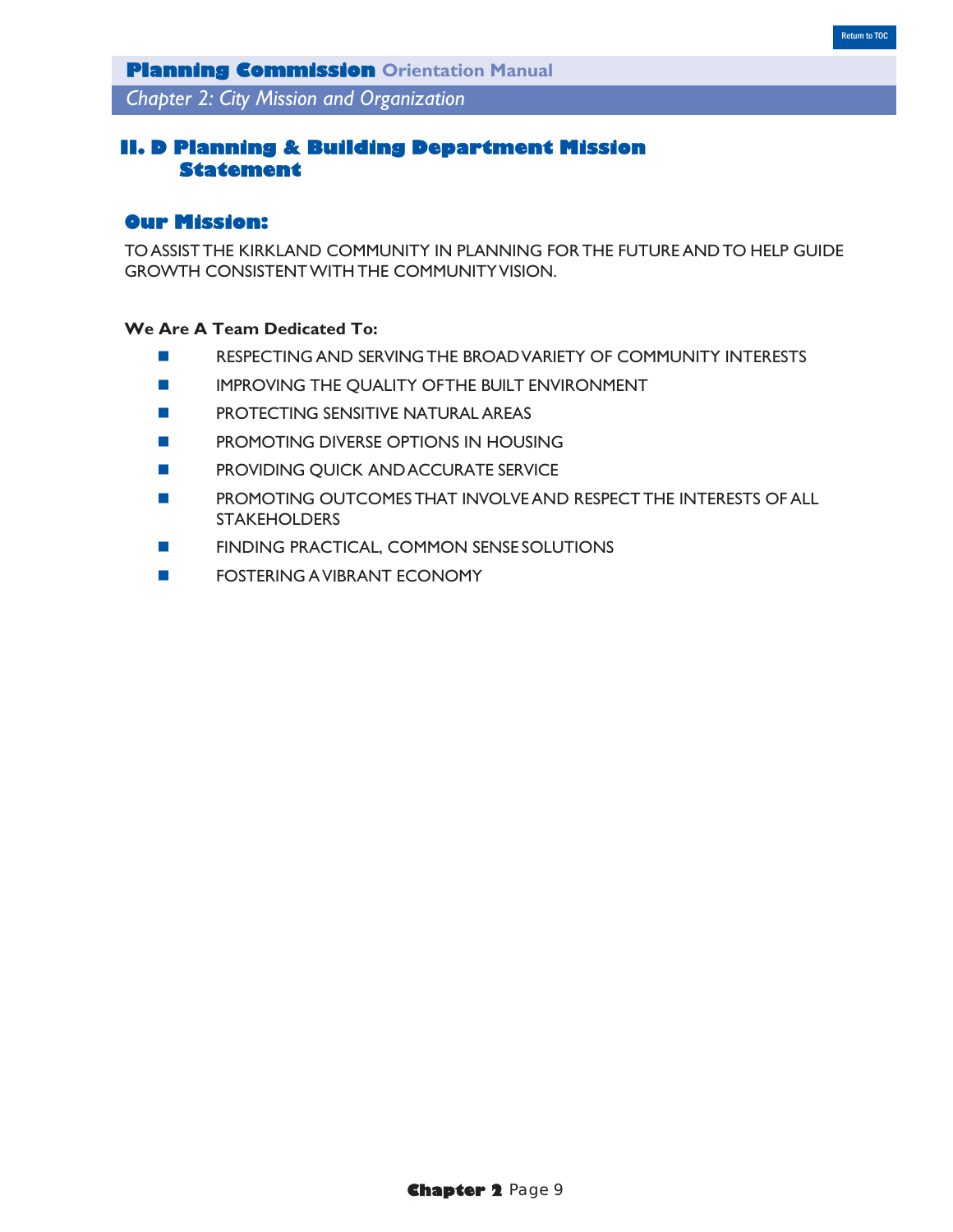

Return to TOC Return to TOC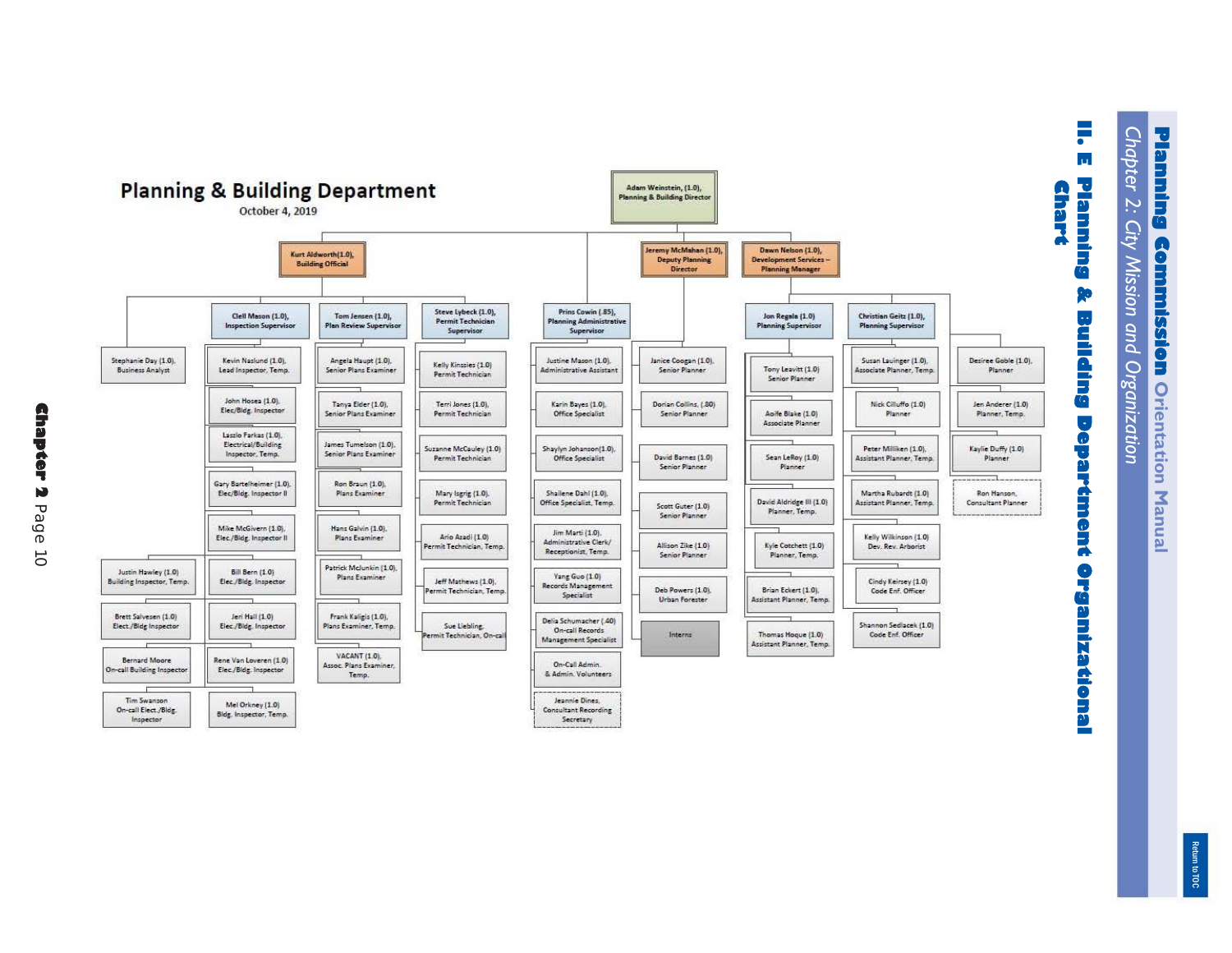*Chapter 2: City Mission and Organization*

### **II. F Planning & Building Department Overview**

#### **MISSION**

The **Planning and Building Department** is responsible for the preparation, administration, and enforcement of the City's growth management policies, regulations, and programs, and for safeguarding the lives, property and environment of our community. The department prepares growth plans and development regulations and assures regulatory compliance by reviewing and inspecting proposed development projects and undertaking code enforcement. The department coordinates permit processing with Public Works and Fire, ensuring compliance with zoning and building code regulations. Public outreach is conducted and assistance is provided in response to public inquiries. Activities are coordinated with state, regional, and other local governments.

#### **DEPARTMENT FUNCTIONS**

The **Administration Division** coordinates the department budget, personnel, training, and general administrative activities.

The **Current Planning Division** performs all regulatory functions required to implement the Comprehensive Plan, Zoning Code, Subdivision Ordinance, State Environmental Policy Act (SEPA), and Shoreline Master Program. While coordinating with the other Development Services departments, the division processes land use development applications, reviews building permits for land use code compliance, provides information about development regulations, and enforces development codes. Staff support is provided to the Hearing Examiner, Design Review Board, Houghton Community Council, and City Council in their roles of reviewing and approving development applications.

The **Long Range Planning Division** prepares the City's Comprehensive Plan, Zoning Code, Subdivision Ordinance, Shoreline Master Program, local SEPA ordinance, and other growth management plans and zoning and development regulations. Amendments to these documents are prepared annually in accordance with the Planning Work Program adopted by the City Council. Staff support is provided to the City Council, Planning Commission, Houghton Community Council, and a variety of citizen committees. The division coordinates with other agencies on regional and state-wide planning issues, monitors legislative activity, maintains development monitoring systems, and undertakes special projects as directed by the City Council or City Manager.

The **Building Division** provides the general public with the minimum standards for the safety and quality of construction of new and remodeled structures, and the installation of electrical, plumbing and mechanical systems. Building receives, routes, and coordinates all building and related permit applications. Building staff works closely with architects, contractors, owners, and developers, as well as working with other departments and agencies to ensure compliance with all City requirements and issuing the permits in a timely manner. This includes plan review, field inspection, accurate record keeping, archiving, public disclosure requests and code enforcement. The Division also improves the quality of the City's adopted construction codes by participating in the code development process at the local, state and national levels.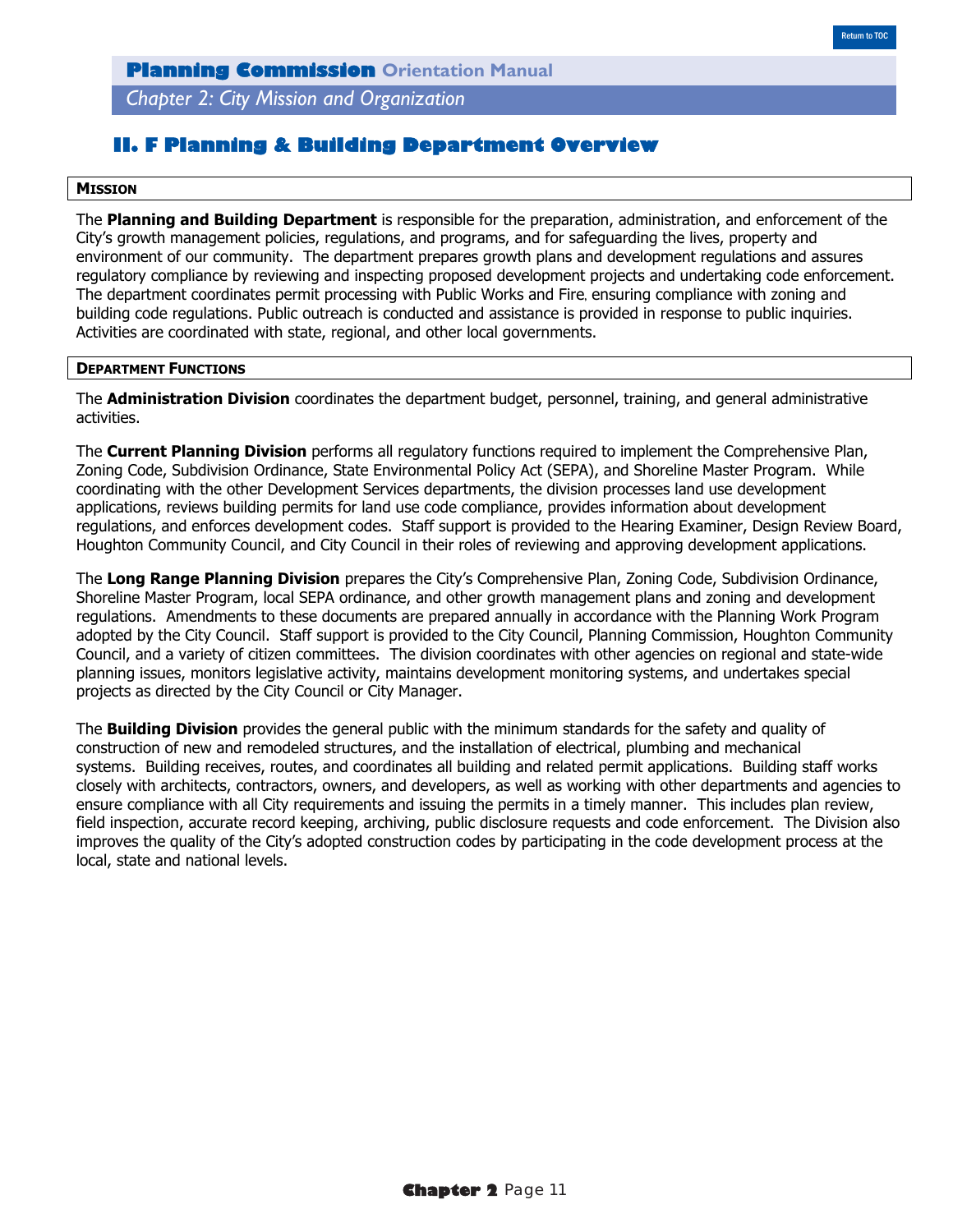*Chapter 2: City Mission and Organization*

### **II. F Planning & Building Department Overview (Continued)**

#### **BUDGET HIGHLIGHTS AND RELATIONSHIP TO COUNCIL GOALS**

#### **Housing**

Continue support of affordable housing projects in the City

### **Environment**

- Fund contract Arborist services for permit review, \$120,000 one-time
- Fund Scope 5 Dashboard software to track and measure City and community greenhouse gas emissions as part of City's participation in the King County-Cities Climate Collaboration (K4C), \$10,000 one-time

#### **Economic Development**

- Fund consultant services to improve Totem Lake Business District Enhancement Plan, \$40,000 one-time
- Add resources to Development Services to address workload and maintain/enhance customer service expectations (these activities are all funded from development revenues or related reserves):
	- o Add 1.0 FTE temporary Assistant Planner position, \$101,870 one-time
	- $\circ$  Continue a temporary 1.0 FTE Associate Planner position, \$127,748 one-time
	- o Continue a temporary 1.0 FTE Planner position, \$115,665 one-time
	- o Continue a temporary 1.0 FTE Plans Examiner II positions, \$254,039 one-time
	- o Continue a temporary 1.0 FTE Electrical Building Inspector, \$250,783 one-time
	- o Increase overtime and hourly (on-call) wages for Building Inspectors and Permit Technicians, \$217,899 one-time
	- $\circ$  Convert an ongoing 1.0 FTE Inspector position to a temporary Lead Inspector position, \$20,707 onetime
	- o Convert a temporary .50 FTE Office Specialist to ongoing, \$94,080 (\$1,519 one-time, \$92,561 ongoing)
	- o Fund Land Use Consulting Contingency, \$15,000 one-time
	- $\circ$  Add on-call support to process building public records requests, \$31,700 one-time
	- o Increase hourly wages for ongoing scanning work, \$79,250 one-time